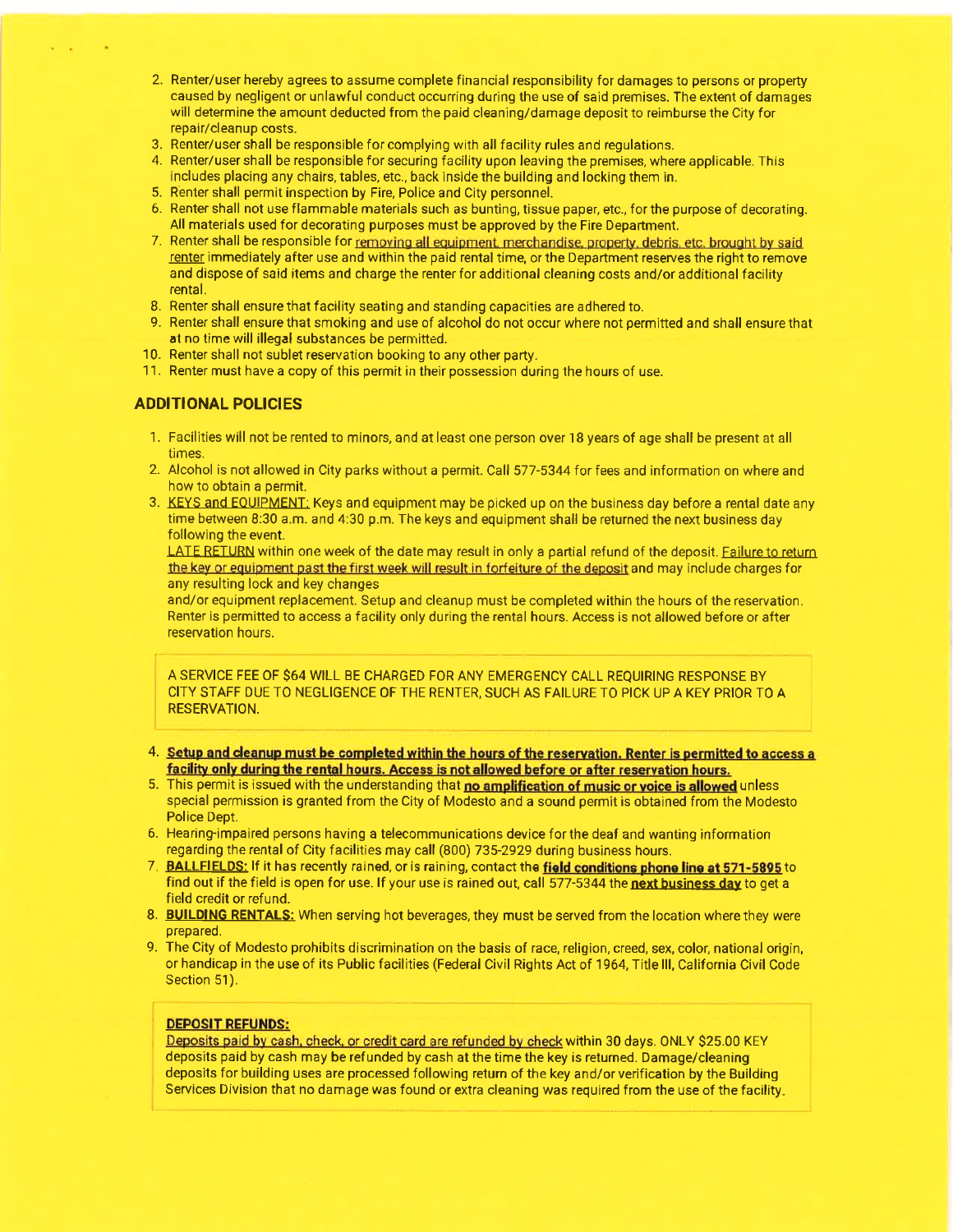### REFUND POLICY

- o If cancellation Is 90 days or more from date of facility use, there is a service charge of 25% of the total facility rental price 0R a minimum charge of \$25 (whichever is greater).
- o If cancellation is 30-89 days from facility use date, service charge is 50% of the rental price.
- o If cancellation is 29 days or less from the rental date, there will be no refund unless the facility is rebooked by another renter.

A ONE time date, time or location change is permitted for a minimum fee of \$25.

### Electricity is not available in any park

DEPOSITS for keys, sports bags, etc., paid when item(s) are picked up, must be paid by cash or credit card ONLY.

### Only S25 cash deposits are refunded by cash.

### PLEASE GO GREEN!

When planning your event, we ask that you please choose paper or compostable products instead of Styrofoam for your break and meal services. ln an effort to lead by example and set a green standard, the City is asking that you eliminate Styrofoam in all City facilities. We encourage you to use green products. For additional information, please contact the City of Modesto's Recycling Services at (209) 577-5495. Thank you for making a better choice and supporting environmental sustainability in Modesto.

IN THE EVENT OF AN EMERGENCY: Contact the PR&N Customer Service Unit at 577-5344 weekdays 8:30 a.m.-4:30 p.m. After hours and weekends, call 342-2248 (park rentals) or 342-2215 (building rentals).

# Release and Waiver of Liability

Date: Jan 02 2o2o2.1 .2O2O Client Signature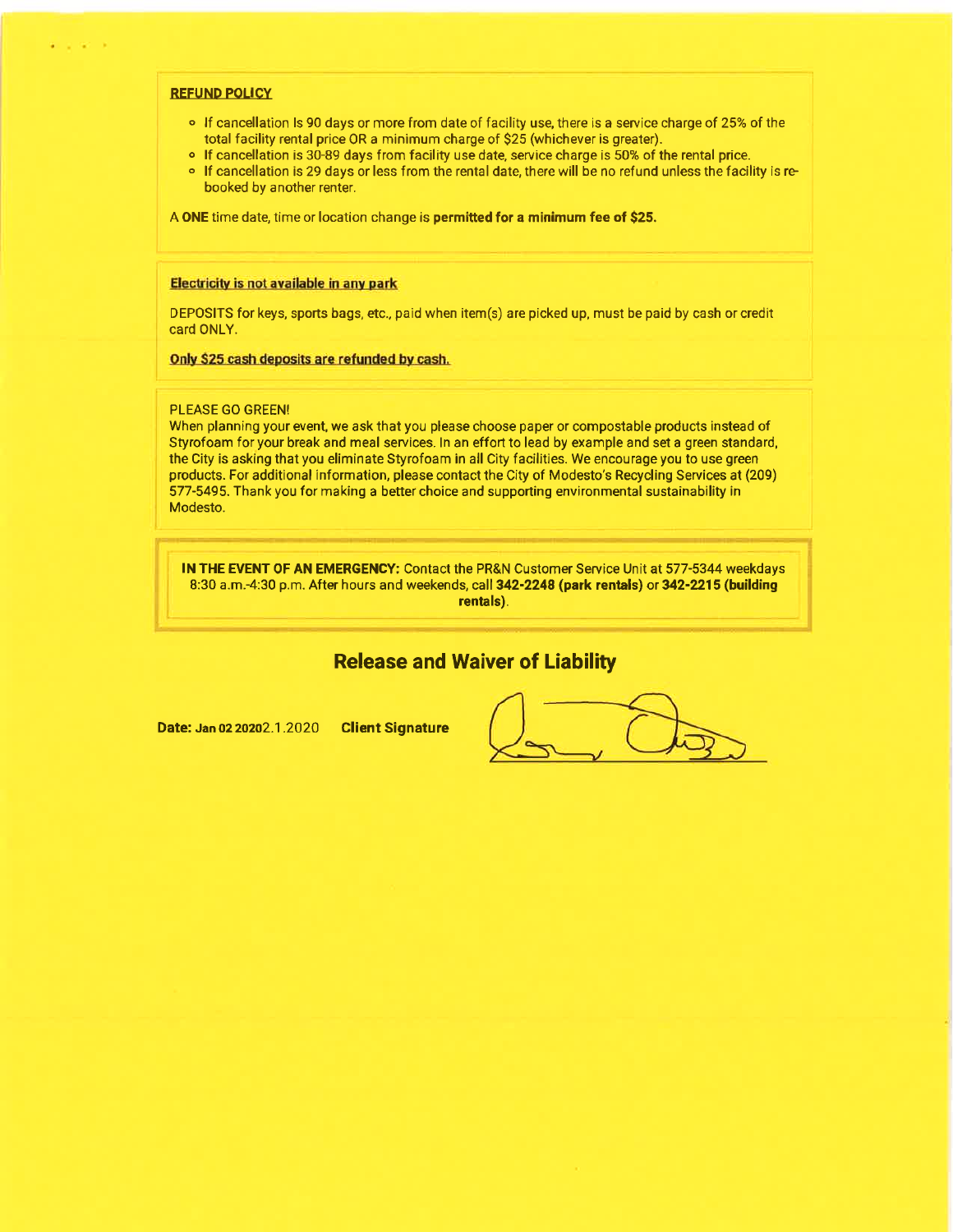

### Parks, Recreation & Neighborhoods Department

# City of Modesto - Facility Rental Agreement (Complete)

| <b>Contract</b>                                                   |                                     |                                               |               |                                                                      |                                                              |                                                   |
|-------------------------------------------------------------------|-------------------------------------|-----------------------------------------------|---------------|----------------------------------------------------------------------|--------------------------------------------------------------|---------------------------------------------------|
| Contract#:<br>Date:<br><b>Contract</b><br>Name:                   | FA-2581<br>Jan 02 2020              |                                               |               | Modesto Girls Softball League - Wesson Ranch - Practice/Games - 2020 | <b>Prepared by:</b><br><b>Status:</b><br># of Participants:  | <b>Breanne Villarreal</b><br><b>Firmed</b><br>100 |
| <b>Client Information</b>                                         |                                     |                                               |               |                                                                      |                                                              |                                                   |
| Name:<br>Phone #:<br><b>Address:</b>                              | <b>Jesse Orozco</b><br>209-968-1207 | 3405 Gisborne Way, Modesto, California, 95355 |               | <b>Account:</b><br>Email:                                            | <b>Modesto Girls Softball League</b><br>conoro2000@gmail.com |                                                   |
| <b>Facility</b>                                                   |                                     |                                               |               |                                                                      |                                                              |                                                   |
| <b>Facility Name</b>                                              |                                     | <b>Date</b>                                   | <b>Day</b>    | <b>Time</b>                                                          | Fee(s)                                                       | <b>Subtotal</b>                                   |
| <b>Wesson Ranch</b><br>Youth<br><b>Baseball/Softball</b><br>Field |                                     | Feb 10 2020                                   | <b>Monday</b> | 04:00 PM - 06:00<br><b>PM</b>                                        | \$0.00 (1 Hour Rental)                                       | \$0.00                                            |
| <b>Wesson Ranch</b><br>Youth<br><b>Baseball/Softball</b><br>Field |                                     | Feb 12 2020                                   | Wednesdav     | 04:00 PM - 06:00<br>PM                                               | \$0.00 (1 Hour Rental)                                       | \$0.00                                            |
| <b>Wesson Ranch</b><br>Youth<br><b>Baseball/Softball</b><br>Field |                                     | Feb 14 2020                                   | <b>Friday</b> | $04:00$ PM - $06:00$<br><b>PM</b>                                    | \$0.00 (1 Hour Rental)                                       | \$0.00                                            |
| <b>Wesson Ranch</b><br>Youth<br><b>Baseball/Softball</b><br>Field |                                     | Feb 17 2020                                   | <b>Monday</b> | $04:00$ PM - $06:00$<br><b>PM</b>                                    | \$0.00 (1 Hour Rental)                                       | \$0.00                                            |
| <b>Wesson Ranch</b><br>Youth<br><b>Baseball/Softball</b><br>Field |                                     | Feb 19 2020                                   | Wednesday     | $04:00$ PM - $06:00$<br><b>PM</b>                                    | SO.OO (1 Hour Rental)                                        | <b>SO.00</b>                                      |
| <b>Wesson Ranch</b><br>Youth<br>Baseball/Softball<br>Field        |                                     | Feb 21 2020                                   | Friday        | 04:00 PM - 06:00<br><b>PM</b>                                        | \$0.00 (1 Hour Rental)                                       | \$0.00                                            |
| <b>Wesson Ranch</b><br>Youth<br><b>Baseball/Softball</b><br>Field |                                     | Feb 24 2020                                   | <b>Monday</b> | $04:00$ PM - $06:00$<br><b>PM</b>                                    | \$0.00 (1 Hour Rental)                                       | \$0.00                                            |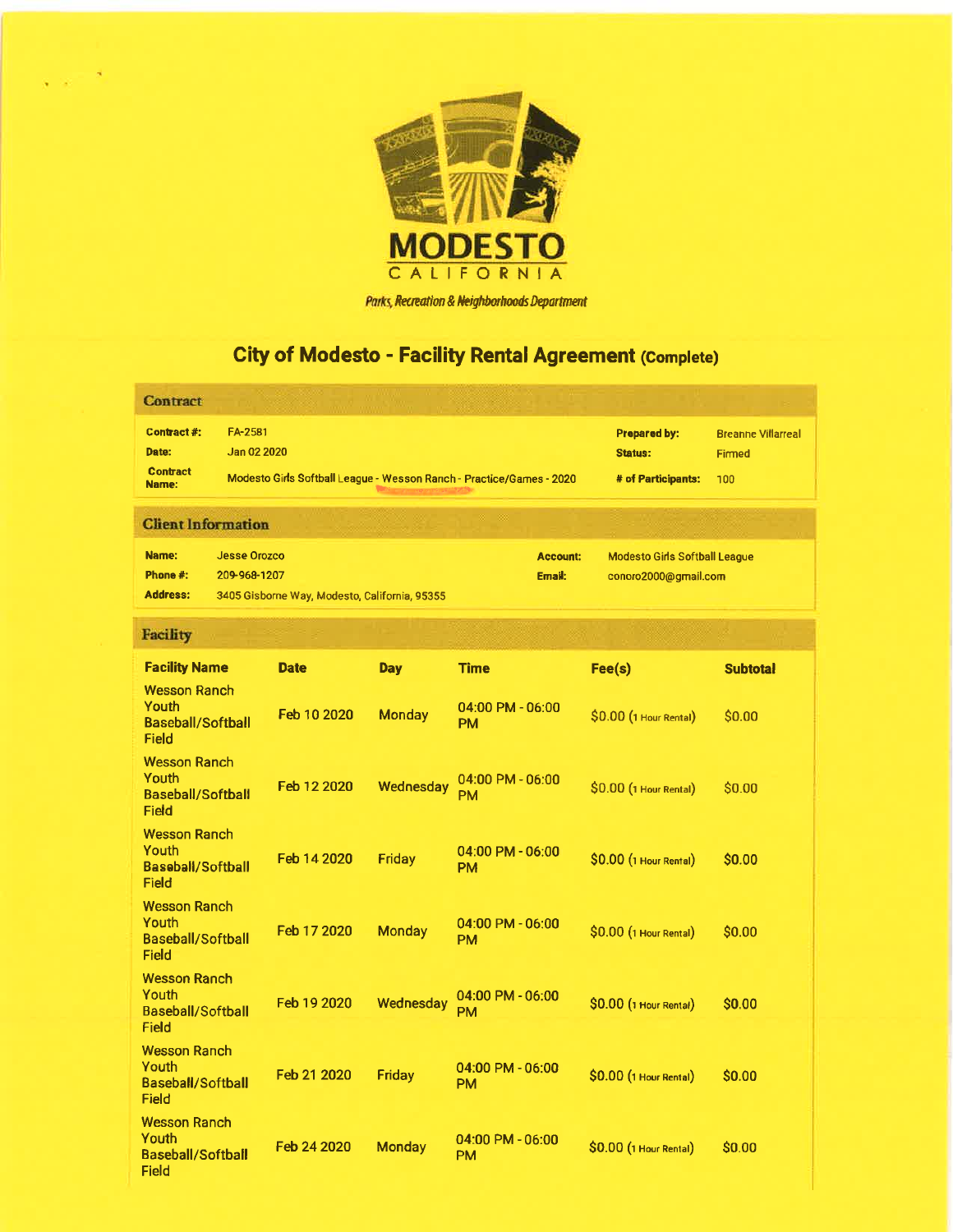| <b>Wesson Ranch</b><br>Youth<br><b>Baseball/Softball</b><br>Field        | Feb 26 2020 | Wednesday     | $04:00$ PM - $06:00$<br><b>PM</b> | \$0.00 (1 Hour Rental) | \$0.00       |
|--------------------------------------------------------------------------|-------------|---------------|-----------------------------------|------------------------|--------------|
| <b>Wesson Ranch</b><br>Youth<br><b>Baseball/Softball</b><br>Field        | Feb 28 2020 | <b>Friday</b> | $05:00$ PM - $07:00$<br><b>PM</b> | \$0.00 (1 Hour Rental) | \$0.00       |
| <b>Wesson Ranch</b><br>Youth<br>Baseball/Softball<br>Field               | Mar 02 2020 | <b>Monday</b> | $05:00$ PM - $07:00$<br><b>PM</b> | \$0.00 (1 Hour Rental) | \$0.00       |
| <b>Wesson Ranch</b><br>Youth<br><b>Baseball/Softball</b><br>Field        | Mar 04 2020 | Wednesday     | 05:00 PM - 07:00<br><b>PM</b>     | \$0.00 (1 Hour Rental) | \$0.00       |
| <b>Wesson Ranch</b><br>Youth<br><b>Baseball/Softball</b><br>Field        | Mar 06 2020 | Friday        | $05:00$ PM - $07:00$<br><b>PM</b> | \$0.00 (1 Hour Rental) | \$0.00       |
| <b>Wesson Ranch</b><br>Youth<br><b>Baseball/Softball</b><br>Field        | Mar 09 2020 | <b>Monday</b> | 05:00 PM - 07:00<br><b>PM</b>     | \$0.00 (1 Hour Rental) | \$0.00       |
| <b>Wesson Ranch</b><br>Youth<br><b>Baseball/Softball</b><br>Field        | Mar 11 2020 | Wednesday     | 05:00 PM - 07:00<br><b>PM</b>     | \$0.00 (1 Hour Rental) | \$0.00       |
| <b>Wesson Ranch</b><br>Youth<br><b>Baseball/Softball</b><br>Field        | Mar 13 2020 | Friday        | $05:00$ PM - $07:00$<br><b>PM</b> | \$0.00 (1 Hour Rental) | <b>SO.00</b> |
| <b>Wesson Ranch</b><br>Youth<br><b>Baseball/Softball</b><br>Field        | Mar 16 2020 | <b>Monday</b> | $05:00$ PM - $07:00$<br><b>PM</b> | \$0.00 (1 Hour Rental) | \$0.00       |
| <b>Wesson Ranch</b><br>Youth<br><b>Baseball/Softball</b><br><b>Field</b> | Mar 18 2020 | Wednesday     | 05:00 PM - 07:00<br><b>PM</b>     | \$0.00 (1 Hour Rental) | \$0.00       |
| <b>Wesson Ranch</b><br>Youth<br><b>Baseball/Softball</b><br>Field        | Mar 20 2020 | <b>Friday</b> | 05:00 PM - 07:00<br>PМ            | \$0.00 (1 Hour Rental) | \$0.00       |
| <b>Wesson Ranch</b><br>Youth<br><b>Baseball/Softball</b><br>Field        | Mar 23 2020 | <b>Monday</b> | $05:00$ PM - $07:00$<br>PM        | \$0.00 (1 Hour Rental) | \$0.00       |
| <b>Wesson Ranch</b><br>Youth<br><b>Baseball/Softball</b><br>Field        | Mar 25 2020 | Wednesday     | 05:00 PM - 07:00<br>PM            | \$0.00 (1 Hour Rental) | \$0.00       |
| <b>Wesson Ranch</b><br>Youth<br><b>Baseball/Softball</b><br>Field        | Mar 27 2020 | <b>Friday</b> | $05:00$ PM - $07:00$<br><b>PM</b> | \$0.00 (1 Hour Rental) | \$0.00       |
| <b>Wesson Ranch</b><br>Youth<br><b>Baseball/Softball</b><br>Field        | Mar 30 2020 | <b>Monday</b> | 05:00 PM - 07:00<br>PM            | \$0.00 (1 Hour Rental) | \$0.00       |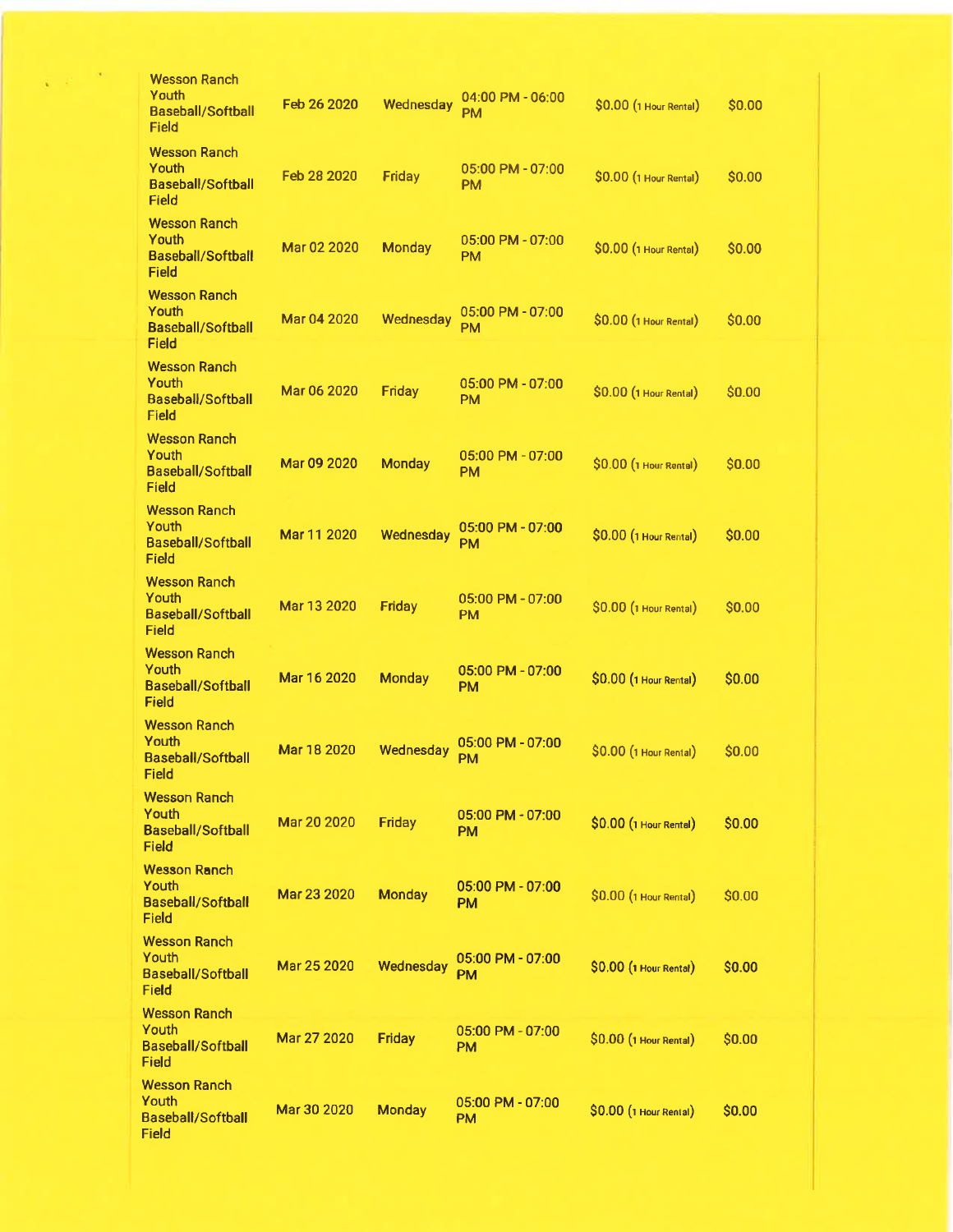| Wesson Ranch<br>Youth                                             |             |               |                                   |                        |              |
|-------------------------------------------------------------------|-------------|---------------|-----------------------------------|------------------------|--------------|
| <b>Baseball/Softball</b><br>Field                                 | Apr 01 2020 | Wednesday     | 05:00 PM - 07:00<br><b>PM</b>     | \$0.00 (1 Hour Rental) | \$0.00       |
| <b>Wesson Ranch</b><br>Youth<br><b>Baseball/Softball</b><br>Field | Apr 03 2020 | Friday        | 05:00 PM - 07:00<br>PM            | \$0.00 (1 Hour Rental) | \$0.00       |
| <b>Wesson Ranch</b><br>Youth<br><b>Baseball/Softball</b><br>Field | Apr 06 2020 | <b>Monday</b> | 05:00 PM - 07:00<br>PM            | \$0.00 (1 Hour Rental) | \$0.00       |
| <b>Wesson Ranch</b><br>Youth<br>Baseball/Softball<br>Field        | Apr 08 2020 | Wednesday     | 05:00 PM - 07:00<br><b>PM</b>     | \$0.00 (1 Hour Rental) | \$0.00       |
| <b>Wesson Ranch</b><br>Youth<br>Baseball/Softball<br>Field        | Apr 10 2020 | Friday        | $05:00$ PM - $07:00$<br><b>PM</b> | \$0.00 (1 Hour Rental) | <b>SO.00</b> |
| Wesson Ranch<br>Youth<br><b>Baseball/Softball</b><br>Field        | Apr 13 2020 | <b>Monday</b> | 05:00 PM - 07:00<br>PM            | \$0.00 (1 Hour Rental) | \$0.00       |
| <b>Wesson Ranch</b><br>Youth<br><b>Baseball/Softball</b><br>Field | Apr 15 2020 | Wednesday     | 05:00 PM - 07:00<br><b>PM</b>     | \$0.00 (1 Hour Rental) | \$0.00       |
| <b>Wesson Ranch</b><br>Youth<br><b>Baseball/Softball</b><br>Field | Apr 17 2020 | Friday        | 05:00 PM - 07:00<br>PM            | \$0.00 (1 Hour Rental) | \$0.00       |
| <b>Wesson Ranch</b><br>Youth<br><b>Baseball/Softball</b><br>Field | Apr 20 2020 | Monday        | 05:00 PM - 07:00<br><b>PM</b>     | \$0.00 (1 Hour Rental) | \$0.00       |
| <b>Wesson Ranch</b><br>Youth<br><b>Baseball/Softball</b><br>Field | Apr 22 2020 | Wednesday     | $05:00$ PM - $07:00$<br><b>PM</b> | \$0.00 (1 Hour Rental) | \$0.00       |
| <b>Wesson Ranch</b><br>Youth<br><b>Baseball/Softball</b><br>Field | Apr 24 2020 | <b>Friday</b> | 05:00 PM - 07:00<br>PM            | \$0.00 (1 Hour Rental) | \$0.00       |
| <b>Wesson Ranch</b><br>Youth<br><b>Baseball/Softball</b><br>Field | Apr 27 2020 | <b>Monday</b> | 05:00 PM - 07:00<br><b>PM</b>     | \$0.00 (1 Hour Rental) | \$0.00       |
| <b>Wesson Ranch</b><br>Youth<br><b>Baseball/Softball</b><br>Field | Apr 29 2020 | Wednesday     | 05:00 PM - 07:00<br>PM            | \$0.00 (1 Hour Rental) | \$0.00       |
| <b>Wesson Ranch</b><br>Youth<br><b>Baseball/Softball</b><br>Field | May 01 2020 | Friday        | 05:00 PM - 07:00<br><b>PM</b>     | \$0.00 (1 Hour Rental) | \$0.00       |
| <b>Wesson Ranch</b><br>Youth<br><b>Baseball/Softball</b><br>Field | May 04 2020 | <b>Monday</b> | 05:00 PM - 07:00<br>PM            | \$0.00 (1 Hour Rental) | \$0.00       |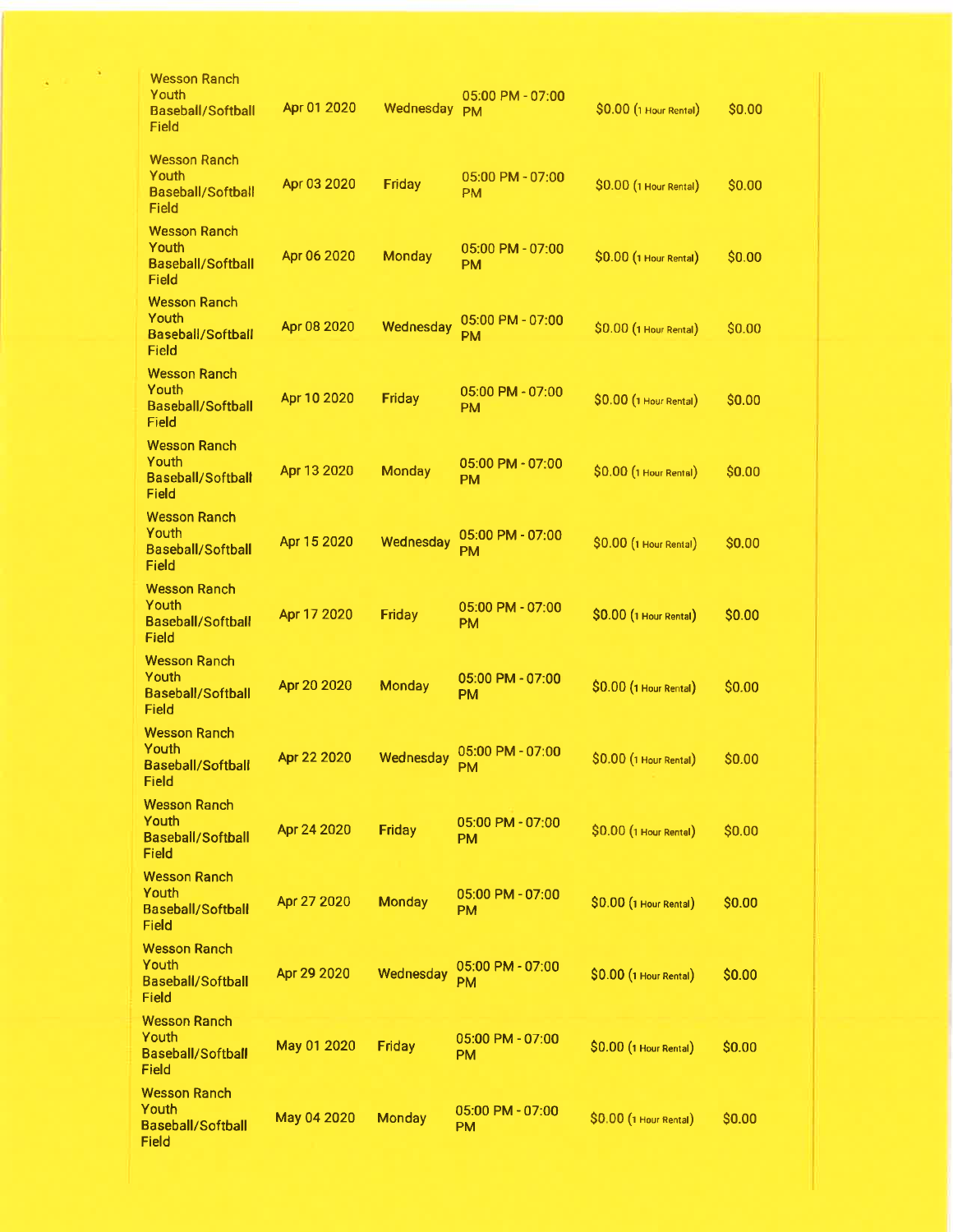| Field<br><b>Wesson Ranch</b><br>Youth                                  | May 11 2020       |                 | <b>Monday</b>     | <b>PM</b><br>$05:00$ PM - $07:00$ |                    | \$0.00 (1 Hour Rental)   | \$0.00                |
|------------------------------------------------------------------------|-------------------|-----------------|-------------------|-----------------------------------|--------------------|--------------------------|-----------------------|
| <b>Baseball/Softball</b><br>Field                                      |                   |                 |                   | <b>PM</b>                         |                    |                          |                       |
| <b>Wesson Ranch</b><br>Youth<br>Baseball/Softball<br>Field             | May 13 2020       |                 | Wednesday         | 05:00 PM - 07:00<br>PM            |                    | \$0.00 (1 Hour Rental)   | \$0.00                |
| <b>Wesson Ranch</b><br>Youth<br><b>Baseball/Softball</b><br>Field      | May 15 2020       |                 | Friday            | 05:00 PM - 07:00<br><b>PM</b>     |                    | \$0.00 (1 Hour Rental)   | \$0.00                |
| <b>Facility Fees</b>                                                   |                   |                 |                   |                                   |                    |                          |                       |
| <b>Name</b>                                                            |                   | <b>Subtotal</b> | <b>Discount</b>   | <b>Tax</b>                        | <b>Total Price</b> |                          | # of Booking(s)       |
| <b>Wesson Ranch Youth</b><br><b>Baseball/Softball Field</b>            | \$0.00            |                 | \$0.00            | \$0.00                            | \$0.00             | 28                       |                       |
|                                                                        |                   |                 |                   |                                   |                    |                          |                       |
| <b>Wesson Ranch Youth</b><br><b>Baseball/Softball Field</b>            | \$0.00            |                 | \$0.00            | \$0.00                            | \$0.00             | 14                       |                       |
| <b>Extra Fees</b>                                                      |                   |                 |                   |                                   |                    |                          |                       |
| <b>Name</b>                                                            | #                 |                 | <b>Unit Price</b> | <b>Total Usage</b>                | <b>Subtotal</b>    | <b>Tax</b>               | <b>Total Price</b>    |
|                                                                        | ٠                 |                 |                   |                                   |                    |                          |                       |
| <b>Extra Fees Details</b>                                              |                   |                 |                   |                                   |                    |                          |                       |
|                                                                        |                   |                 |                   |                                   |                    |                          |                       |
| <b>Extras per Contract</b><br>{Contract Extras-> ContractExtraSection} |                   |                 |                   |                                   |                    |                          |                       |
| Invoice                                                                |                   |                 |                   |                                   |                    |                          |                       |
| <b>Due Date</b>                                                        |                   |                 | <b>Amount</b>     |                                   |                    |                          |                       |
|                                                                        |                   |                 |                   |                                   |                    | <b>Remaining Balance</b> |                       |
| <b>Contract Total</b>                                                  |                   |                 |                   |                                   |                    |                          |                       |
| <b>Rental Fee</b>                                                      | <b>Rental Tax</b> |                 | <b>Extra Fees</b> |                                   | <b>Extra Tax</b>   |                          | <b>Total with Tax</b> |

# Conditions of Use

Reservable only to Youth Sponsored Organizations (YSOs).

S1 Million General liability insurance is required for any use of the field by an organized sports league, business, association. Specific insurance requirements will be provided by staff. lnsurance is due 30 days prior to firsl booking. Failure to provide insurance will be considered a cancellation.

Renters who are not required to provide insurance use the field at their own risk and acknowledge that the Gity of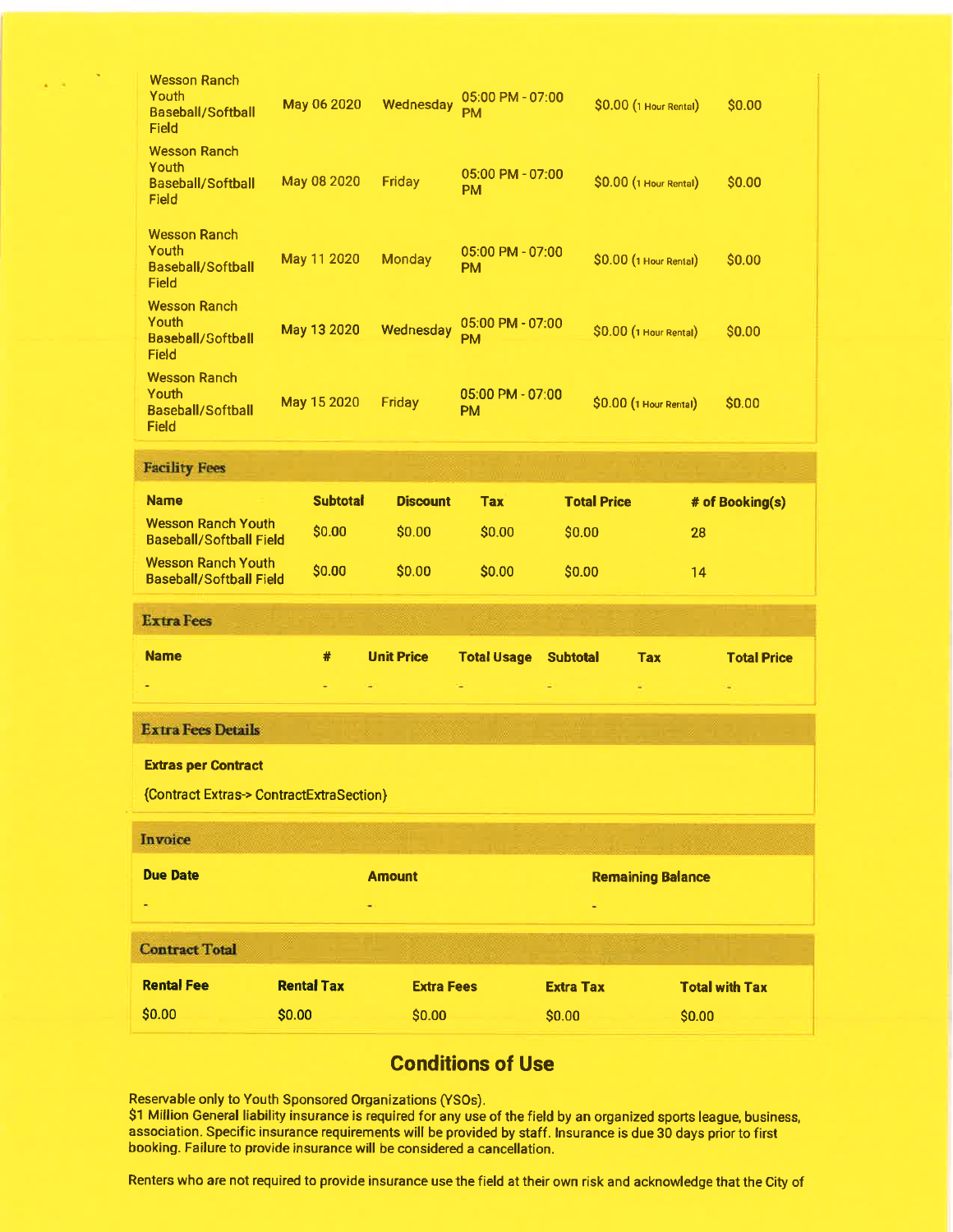Modesto accepts no liability for any loss or personal injury that occurs while using this park facility.

Call 571-5895 after 2:00 PM weekdays and 8AM on weekends to see if field is playable during rainy weather. Renter accepts all financial responsibility of fixing any damage done to the field if the field is used when closed.

By signing below, I acknowledge that I have read, understand, and have been provided a copy of the separate cancellation and refund policy.

### RENTER/USER RESPONSIBILITIES

- 1. Renter/user shall be present forthe entire duration of the event.
- 2. Renter/user hereby agrees to assume complete financial responsibility for damages to persons or property caused by negligent or unlawful conduct occurring during the use of said premises. The extent of damages will determine the amount deducted from the paid cleaning/damage deposit to reimburse the City for repair/cleanup costs.
- 3. Renter/user shall be responsible for complying with all facility rules and regulations.
- 4. Renter/user shall be responsible for securing facility upon leaving the premises, where applicable. This includes placing any chairs, tables, etc., back inside the building and locking them in.
- 5. Renter shall permit inspection by Fire, Police and City personnel.
- 6. Renter shall not use flammable materials such as bunting, tissue paper, etc., for the purpose of decorating. All materials used for decorating purposes must be approved by the Fire Department.
- 7. Renter shall be responsible for removing all equipment, merchandise, property, debris, etc. brought by said renter immediately after use and within the paid rental time, or the Department reserves the right to remove and dispose of said items and charge the renter for additional cleaning costs and/or additional facility rental.
- 8. Renter shall ensure that facility seating and standing capacities are adhered to.
- 9. Renter shall ensure that smoking and use of alcohol do not occur where not permitted and shall ensure that at no time will illegal substances be permitted.
- 10. Renter shall not sublet reservation booking to any other party.
- 11. Renter must have a copy of this permit in their possession during the hours of use.

### ADDITIONAL POLICIES

- 1. Facilities will not be rented to minors, and at least one person over 18 years of age shall be present at all times.
- 2. Alcohol is not allowed in City parks without a permit. Call 577-5344 for fees and information on where and how to obtain a permit.
- 3. KEYS and EOUIPMENT: Keys and equipment may be picked up on the business day before a rental date any time between 8:30 a.m. and 4:30 p.m. The keys and equipment shall be returned the next business day following the event.

LATE RETURN within one week of the date may result in only a partial refund of the deposit. Failure to return the key or equipment past the first week will result in forfeiture of the deposit and may include charges for any resulting lock and key changes

and/or equipment replacement. Setup and cleanup must be completed within the hours of the reservation. Renter is permitted to access a facility only during the rental hours. Access is not allowed before or after reservation hours.

A SERVICE FEE OF \$OA WIIL BE CHARGED FOR ANY EMERGENCY CALL REQUIRING RESPONSE BY CITY STAFF DUE TO NEGLIGENCE OF THE RENTER, SUCH AS FAILURE TO PICK UP A KEY PRIOR TO A RESERVATION.

- 4. Setup and deanup must be completed within the hours of the reservation. Renter is permitted to access a facility only during the rental hours. Access is not allowed before or after reservation hours.
- 5. This permit is issued with the understanding that no amplification of music or voice is allowed unless special permission is granted from the City of Modesto and a sound permit is obtained from the Modesto Police Dept.
- 6. Hearing-impaired persons having a telecommunications device for the deaf and wanting information regarding the rental of City facilities may call (800) 735-2929 during business hours.
- 7. BALLFIELDS: If it has recently rained, or is raining, contact the field conditions phone line at 571-5895 to find out if the field is open for use. If your use is rained out, call 577-5344 the next business day to get a field credit or refund.
- 8. **BUILDING RENTALS:** When serving hot beverages, they must be served from the location where they were prepared.
- 9. The City of Modesto prohibits discrimination on the basis of race, religion, creed, sex, color, national origin, or handicap in the use of its Public facilities (Federal Civil Rights Act of 1964, Title lll, California Civil Code Section 51).